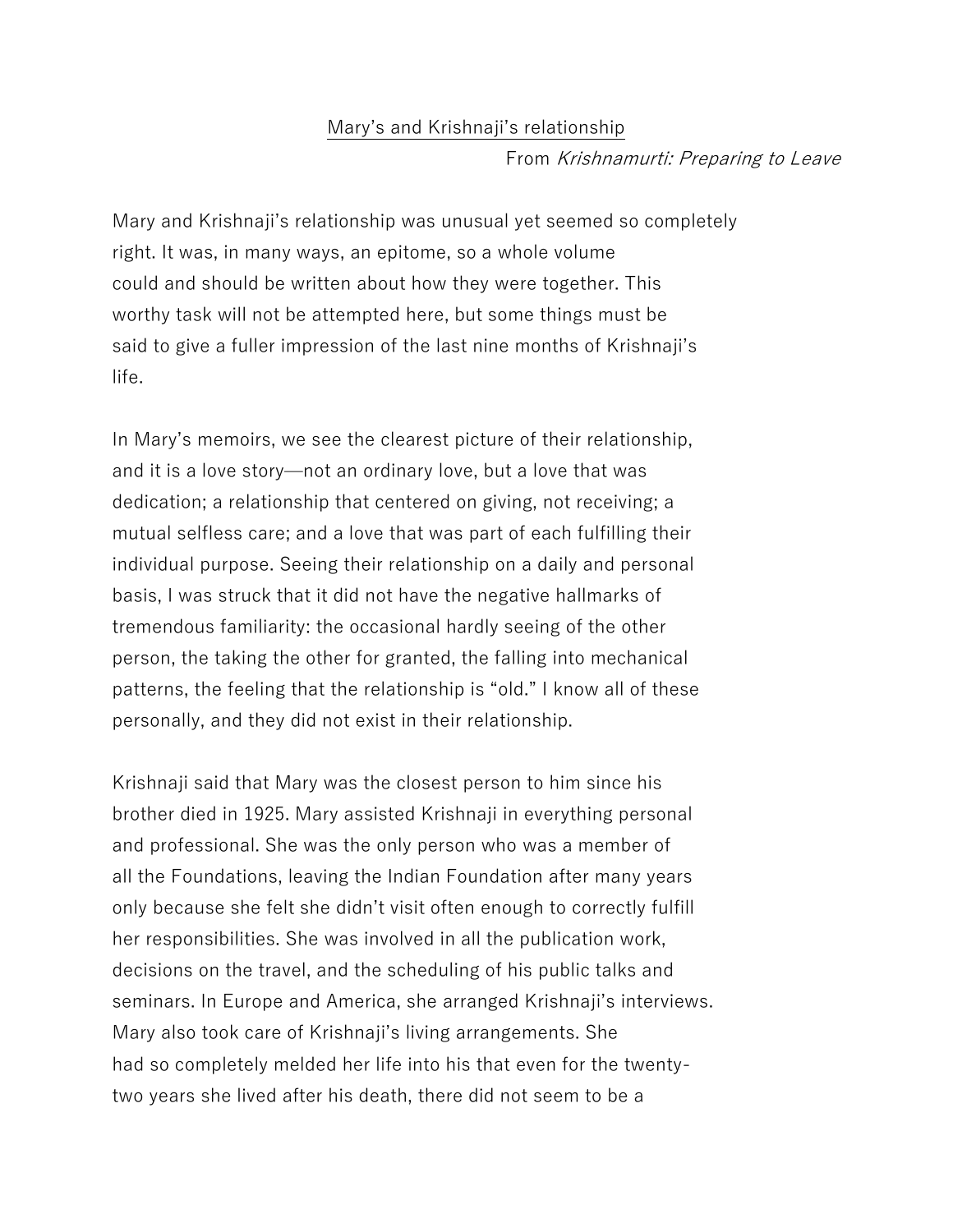separation between them. Krishnaji was physically not there, but he remained present in her presence. Before Krishnaji's death, when they were physically separated, as they were most winters when Krishnaji was in India and Mary was in California, they wrote to each other every day, sometimes just a few paragraphs, but they were on each other's minds.

Mary's upbringing among the rich and famous, her time as a top model, and her experiences in the upper echelons of Hollywood meant that she was never "star struck" by the famous people who often came to see Krishnaji. This made her the perfect hostess for Krishnaji, who was similarly only impressed by people's (in his terms) "flowering in goodness" and "awakening of intelligence." This amounted to an atmosphere between them that was the opposite and an antidote to the fame fawning of our current age, and was a lesson to me about valuing people.

I had never seen or even heard of anyone being so impeccably looked after as Krishnaji was looked after by Mary, yet there was a lightness of touch that Mary had in her care. It was natural that Mary's tastes and preferences would be visible in places where Krishnaji lived and that she had decorated, but there was an obvious intention on Mary's part not to impose on the "flavor," "color," or "feel" of Krishnaji's presence. This lack of imposition did not exist in some of the other places made for Krishnaji.

Also, completely unique in their relationship was the extent to which Mary welcomed anyone with whom Krishnaji wanted to spend time. As a consequence, she was very much the hostess and not the gatekeeper that existed in other places. Krishnaji's and Mary's inclusiveness astonished me, and though I was of the wrong generation, the wrong class, and the wrong culture, they included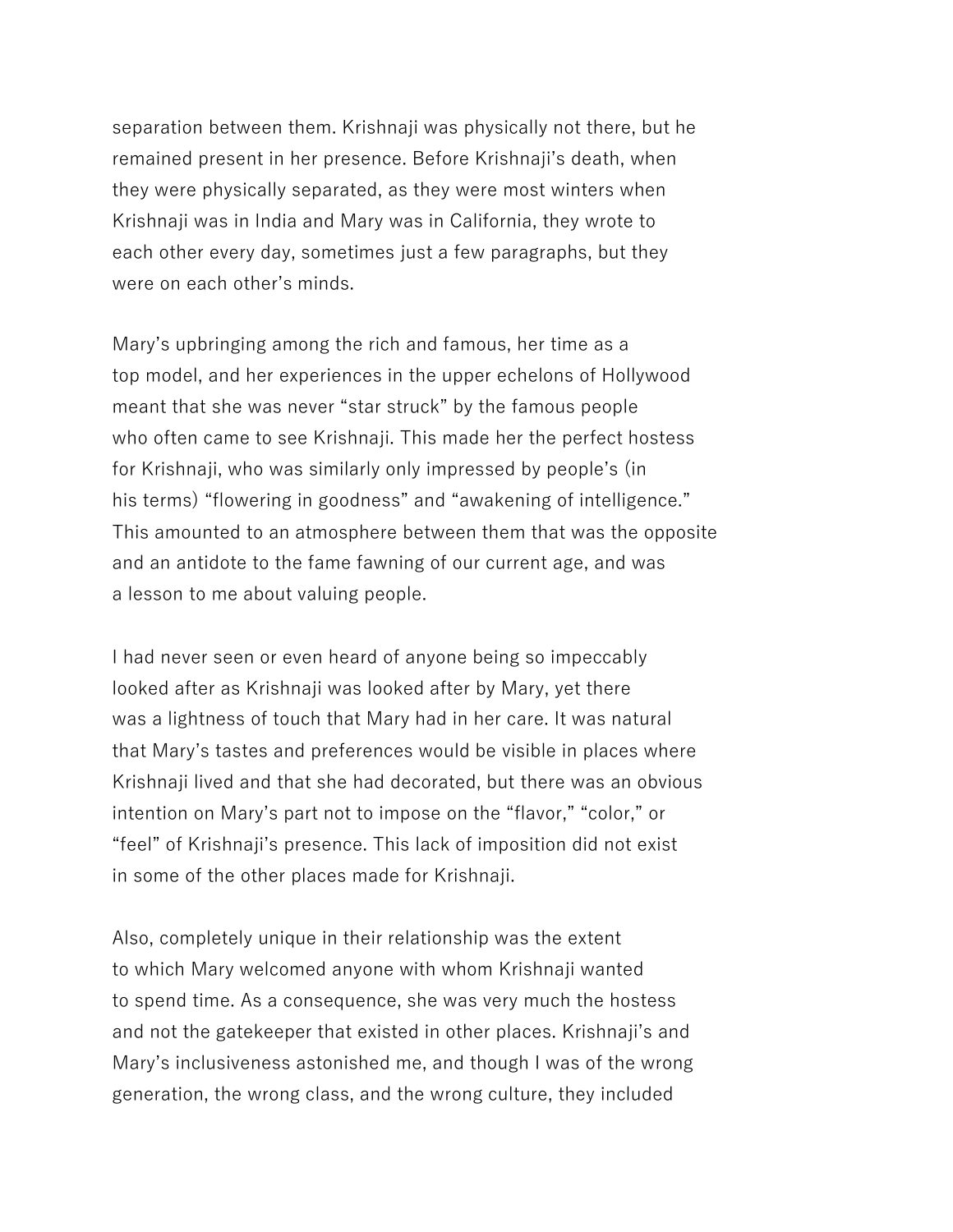me in their being together as though I fit perfectly. It seemed that what made this possible was the openness and inclusiveness of how they were with each other. Mary's listening to Krishnaji seemed to be at the base of her openness and inclusion around Krishnaji and was needed, as he was often "listening to/perceiving" things.

If one is in a city like New York and enters the home of first-generation immigrants from a foreign but not unrelated culture, like Italian—perhaps all their furniture and decorations are old-fashioned Italian, everyone speaks Italian, and the smells in the house are from Italian cooking—one would feel they have entered a friendly and agreeable but different world. Keeping with that analogy, I was not kept in the parlor of Krishnaji and Mary's relationship, where formal encounters occurred, but rather I was let into the family rooms and the kitchen, where the full and unfettered relationships of that social unit were expressed. I often felt I needed to check that I was not intruding in a domain as it was so personal that perhaps I shouldn't be there, but I was never given to feel that.

Of course, what also surrounded them was an elegance, beauty, and refinement without pretension that they shared, and which Mary's money allowed. This included a refinement of manners. Old-fashioned courtesy was a hallmark of their behavior, and to see the way their closeness and affection incorporated that old-school comity, without formality or stiffness, was a lesson, and it made me want to act with more courtesy.

There seemed to be a public persona for their relationship, in which he was prominent and she was almost invisible. But the private personae were entirely different: There was a dance of consideration and caring for each other, a contentedness in each other's company, a never taking the other for granted, and easy laughter.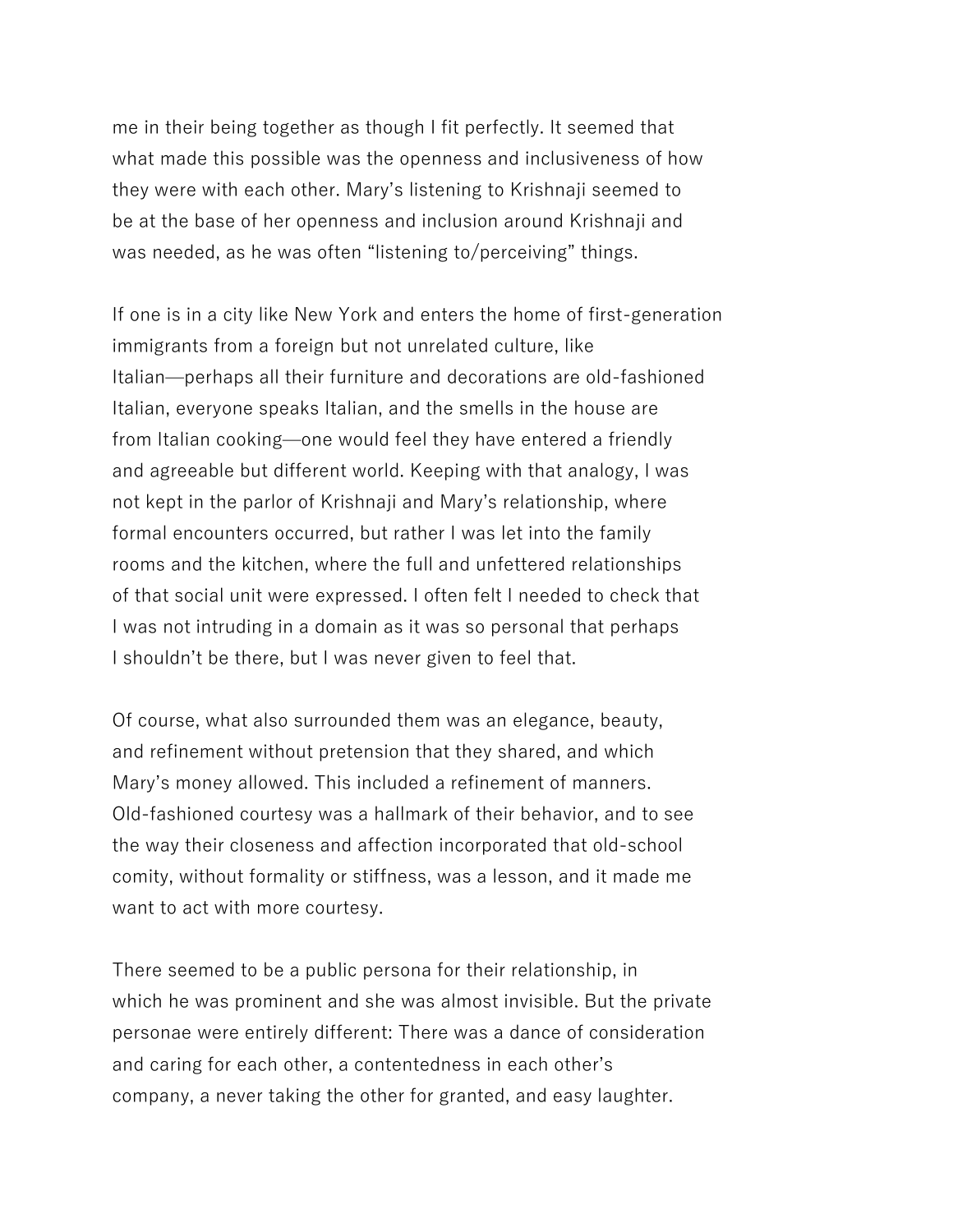It made no difference that other people knew Krishnaji longer than Mary had; it was clear that she was his best friend. No psychological burdens existed, and mine always dimmed and seemingly vanished in their presence. Of course, that could only make me very skeptical of the burdens I carried into their presence and contributed to the self-understanding I was developing.

Mary grew up in an extremely affluent family (her father was the youngest-ever president of the New York Stock Exchange) that automatically placed her partly in a previous age (as long-established money often does), and Krishnaji (after very humble beginnings in India) grew up in an affluent Edwardian world. This strangely made them contemporaries. Yet neither took their circumstances as entitlements; instead, they carried the sense that their situations compelled responsibilities rather than conferred rights. Their mutually helping each other meet these responsibilities also saturated the atmosphere of their relationship, and permeated my own sense of meeting my deepest responsibilities that I knew I didn't understand, but which I felt deeply.

The elegance, beauty, luxury, and seeming privilege that Mary carried was accentuated by what I came to learn of her: She was in constant pain and had been since the age of twelve. She had suffered what was diagnosed as bone cancer and had undergone one of the first radiation therapies, which had burned her left thigh so badly that a large part of her leg muscle was physically burned and atrophied. I remember her telling me that she had been startled awake the evening before because, for a moment, she did not have pain. Why this constant suffering did not embitter and harden her, as I believe it would have me, is beyond anything I can make sense of; and yet she never looked to be in pain or pained. She once walked around for several days on a broken leg without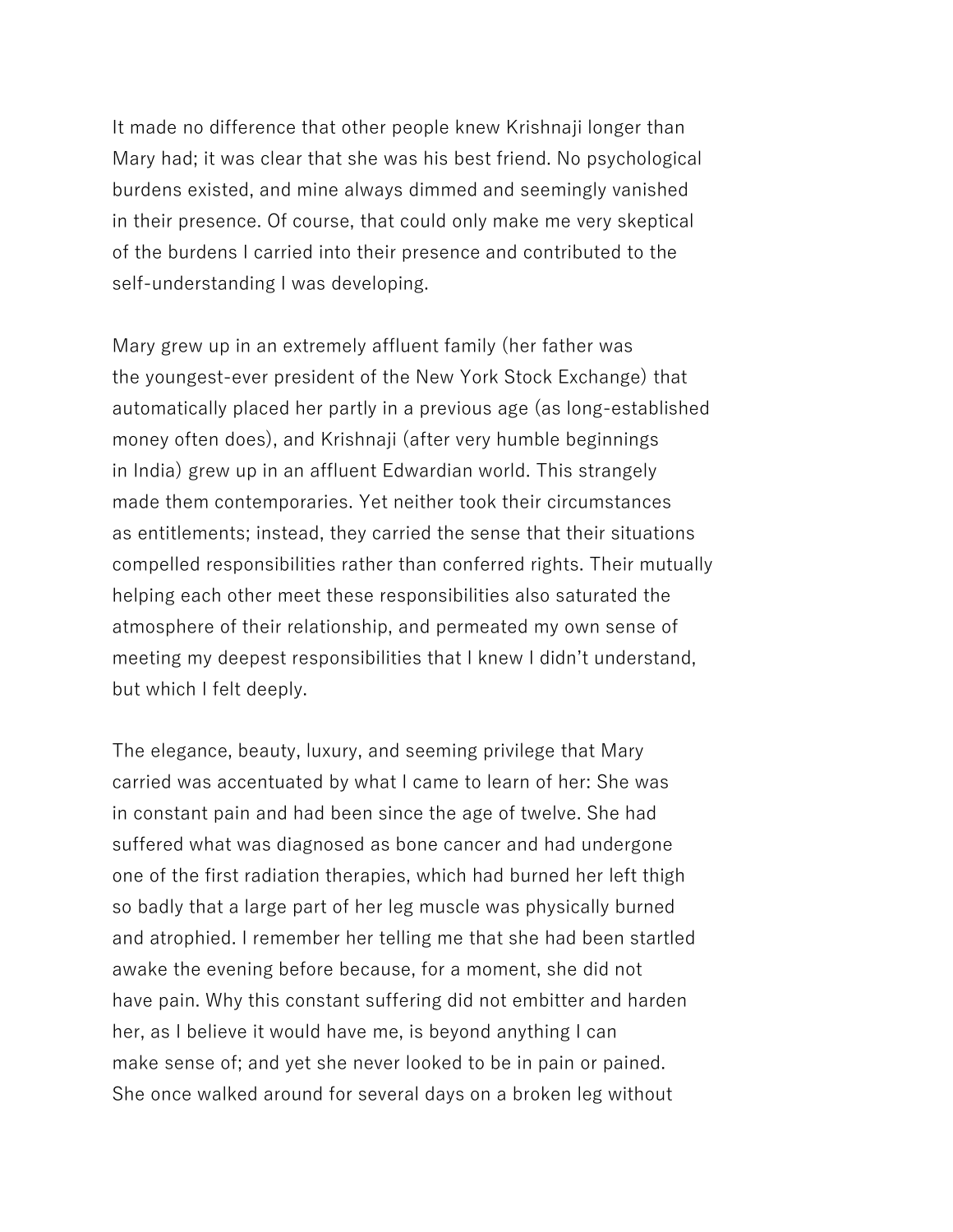consulting her bone specialist because an Indian doctor (who was a terrible diagnostician) told her he didn't think it was broken. It is mind-boggling to think that someone as favored by life as Mary could simultaneously be as un-favored by life; and she shared this paradox with Krishnaji.

From 1922 until his death, Krishnaji experienced what he called "the process," which usually involved terrible pain, sometimes knocking him unconscious. Since his adulthood, he was given the possibility to do anything he wanted or nothing, yet he felt obliged to meet the continual demands that were made of him. Everything material had been offered to him, but his only possessions were his two pocket watches and his clothes. He was world famous for most of his life, yet he was more shy and humble than anyone else I have known. These dualities were normalized in Krishnaji and Mary's world, and the deeper I swam in that ambience, the more everything in my life was called into question.

Krishnaji always wanted Mary to have more help (housekeeping and secretarial) as he was *very* conscious of the constant work she did on his behalf. Mary did have some help, but not very much—I think partly because her taking detailed care of Krishnaji and his work had become part of their relationship. She knew everything that could be known about him and his work, and he was absolutely comfortable with her being so intertwined in his life. There was also a communication between them, often unspoken, that always surprised me and seemed to spring from mutual appreciation, affection, and an understanding in which misunderstanding wasn't possible.

In our era of "rugged individualism" and "independence," it is difficult to imagine being totally at service without being servile, of being completely in sync with someone without being dominated,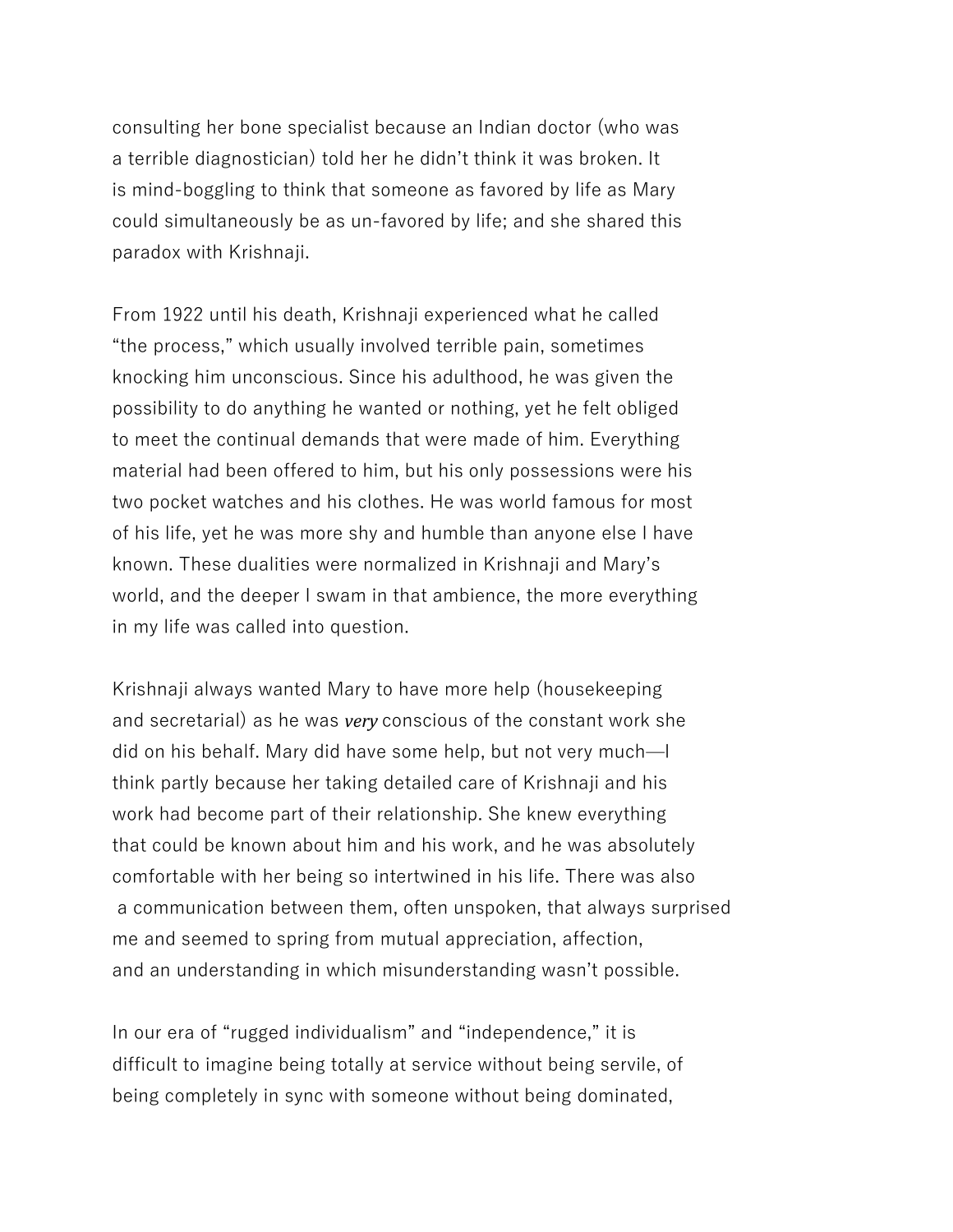of being totally dedicated without deference—but this is what I saw. Mary was never submissive or subservient, and would object or state an opposing view easily and quickly, which, for Krishnaji, always seemed to make her views valuable, even if he didn't follow them. Krishnaji talked several times about listening to and watching instructors of yoga and flute so completely that he was doing what was being instructed as it was being instructed. There was this kind of watching and listening between them.

In the summer of 1985, Krishnaji spoke of "trust" in very special ways in both public talks and in private discussions with the Brockwood staff. After one of the Brockwood public talks, when I was sitting with him upstairs in the West Wing kitchen, I wanted to pursue what he had been saying about "trust," so I asked him who he trusted. He said, "Maria" (his name for Mary Zimbalist—there were so many other Marys in his life). I then asked if he trusted Mary Cadogan, Pupul, and Erna (the heads of the three Foundations), and to each he said, "No." Then I asked him if he were worried that these three people would run off with the money and/or land they had in their charge as had Rajagopal, to which he quickly replied, "No." When I pressed further with this, (and here I can only paraphrase), I asked him if he would trust Mary to fly him in an airplane, and to this he said obviously not, she did not know how to do that. He went on to say that he knew Mary would make mistakes. So, I asked him exactly what he meant by "trust," and he replied, "To keep the teachings clean and take care of the land." He elaborated by discussing that what made Mary trustworthy had also to do with the basis of her decisions and judgements; that Mary would, to the best of her ability, not operate from her ego or her conditioning, but would try to look at things as they were. I believe this was a correct assessment on Krishnaji's part, and the trust of their relationship was perceptible to all who came into their orbit. What this meant to an onlooker like me is that a trust between